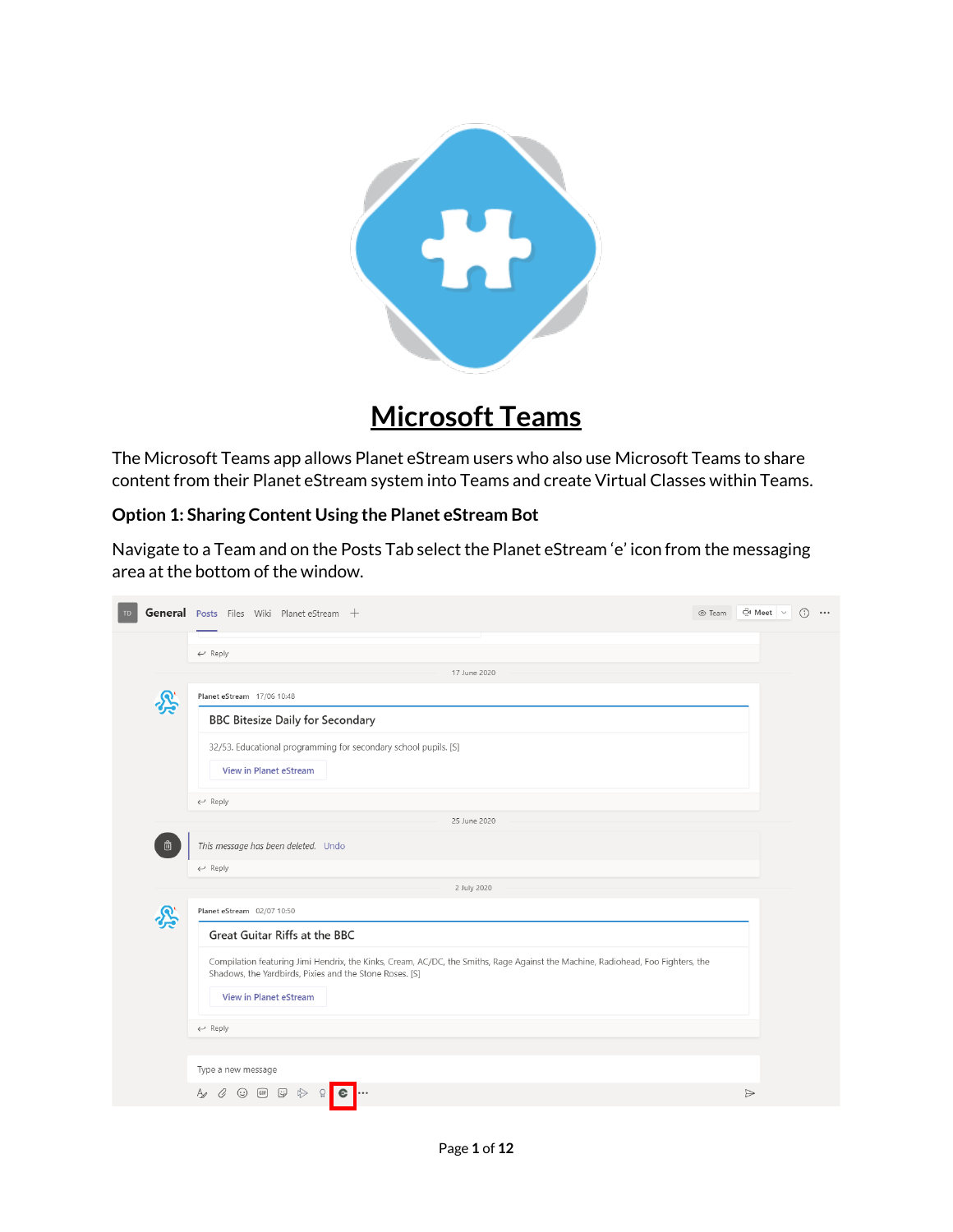|              | . .                                                                | $-$         |                                                      |                  |                                                                                                                    |                        |  |
|--------------|--------------------------------------------------------------------|-------------|------------------------------------------------------|------------------|--------------------------------------------------------------------------------------------------------------------|------------------------|--|
| <b>Sales</b> | <b>Planet eStream</b><br>Э<br>Select Planet eStream Content to Add |             |                                                      |                  |                                                                                                                    | $\times$<br>Tom Norrey |  |
| att.         | $\mathsf{\Omega}$<br>Media Library                                 | 1<br>Upload | TV & Radio Archive                                   | 首<br>${\sf EPG}$ | Ø<br>Photo Library                                                                                                 |                        |  |
| am Staff     | Enter keywords                                                     |             | Q<br>$\downarrow$ $\frac{A}{2}$ Order By : Relevance |                  | $\begin{tabular}{ll} \quad \quad \bullet \quad \quad \bullet \quad \text{Direction}: \text{Default} \end{tabular}$ |                        |  |
| ists         |                                                                    |             |                                                      |                  | $\Theta$ Show Filters                                                                                              |                        |  |
| ement        |                                                                    |             |                                                      |                  |                                                                                                                    |                        |  |
|              |                                                                    |             |                                                      |                  |                                                                                                                    |                        |  |
|              |                                                                    |             |                                                      |                  |                                                                                                                    |                        |  |

This will launch the Planet eStream bot and present you with 5 options.

#### **Media Library**

The first option you have is to search your Planet eStream Media Library for video content within eStream that you want to share with Teams. Enter your search terms in the search bar and use the magnifying glass icon to search for content. You can filter your search to show different types of content should you wish. If you do a search for a specific piece of media, it will return all the results that match you search; you then have a few options.

You can select the entire video by clicking on the thumbnail. If you want to preview this use the Eye icon, then click Select Item. You can also select any chapters from within that video or clip. Finally, you can embed quiz timelines from that clip.

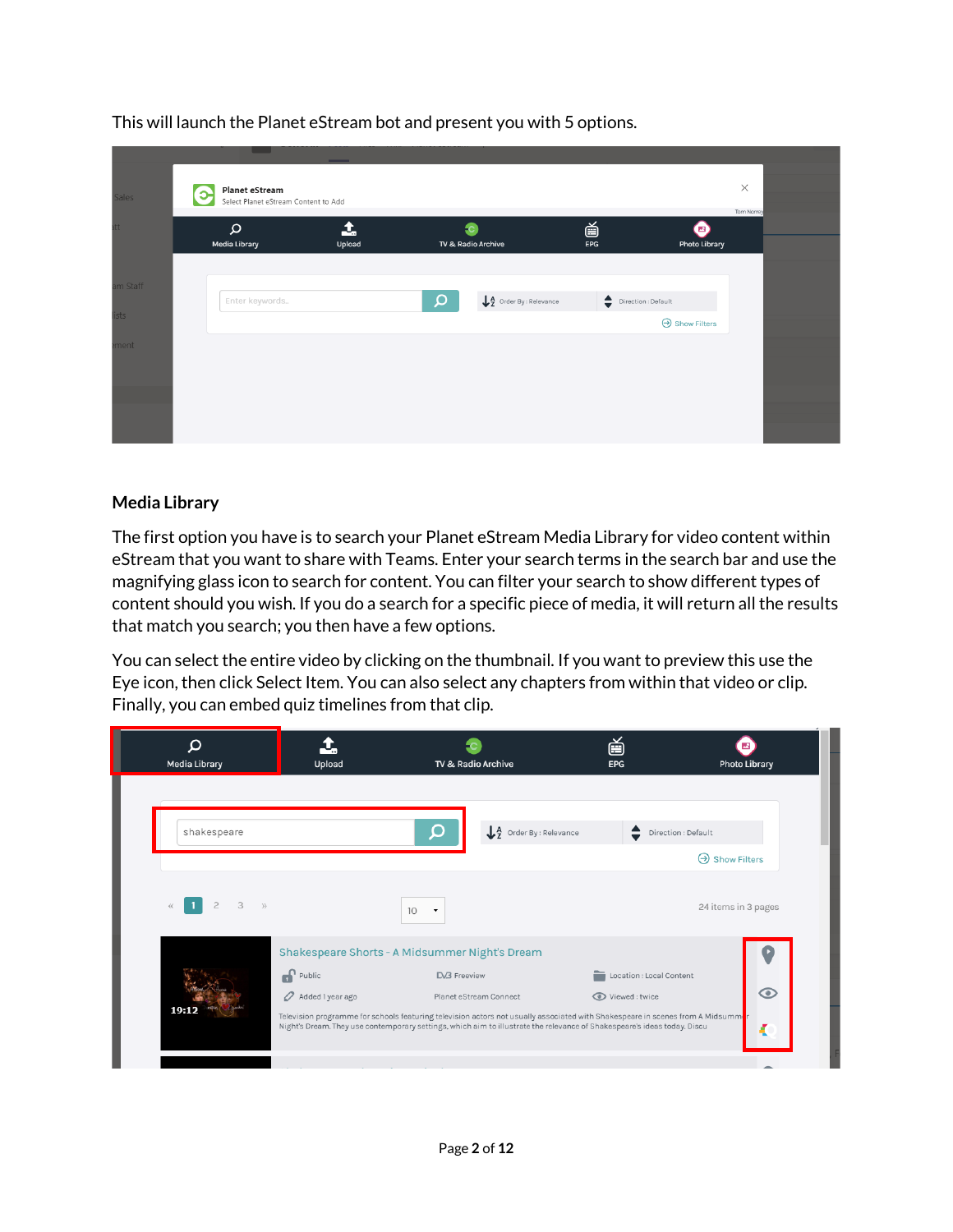Click Add to Teams to add to your Team.

| 003<br>11:20 03/05/96<br><b>TWO</b><br>Vrua                                                                                                                                                                                                                                                                                            |  |
|----------------------------------------------------------------------------------------------------------------------------------------------------------------------------------------------------------------------------------------------------------------------------------------------------------------------------------------|--|
| Play<br>019:12<br><b>Shakespeare Shorts - A Midsummer Night's Dream</b><br>Television programme for schools featuring television actors not usually associated with Shakespeare in scenes from A Midsummer Night's<br>Dream. They use contemporary settings, which aim to illustrate the relevance of Shakespeare's ideas today. Discu |  |
| Demetrius                                                                                                                                                                                                                                                                                                                              |  |
| $\begin{bmatrix} 1 \\ 2 \end{bmatrix}$<br>$\bullet$<br>$\blacktriangleleft$<br>٥<br>00:00                                                                                                                                                                                                                                              |  |
| <b>Add to Teams</b>                                                                                                                                                                                                                                                                                                                    |  |

The video will be shared in the conversation.

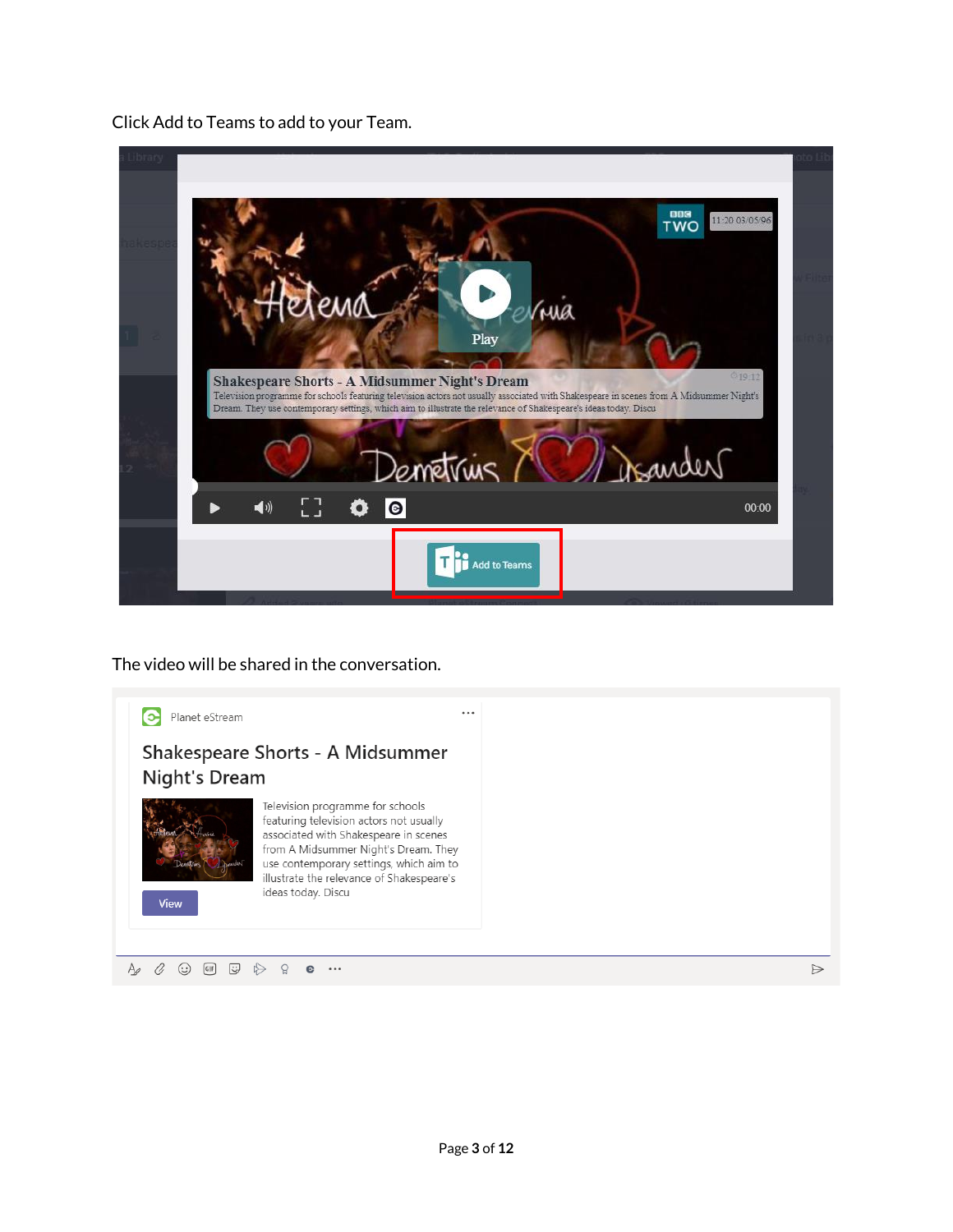# **Uploading Video Content**

You can upload content to your Planet eStream system via Teams. Once the video has been converted by Planet eStream it will be available to view in eStream and automatically embedded on to the Teams page.

You can upload video or audio files, documents or YouTube embeds in the same way as you can through the eStream interface.

Select Upload from the plugin options and then upload your media following the same steps as uploading directly into Planet eStream.

| $\boldsymbol{\mathsf{Q}}$<br>Media Library | Upload | TV & Radio Archive                                                              | 首<br>EPG | www.www.eg<br>$\mathbb{Z}$<br>Photo Library  |
|--------------------------------------------|--------|---------------------------------------------------------------------------------|----------|----------------------------------------------|
|                                            |        | <b>Upload Media</b>                                                             |          |                                              |
|                                            |        | <b>Upload Video or Audio Files</b><br>Hint:You can drag and drop your file here |          | $\hspace{0.05cm}$<br><b>Upload Documents</b> |
|                                            |        |                                                                                 |          |                                              |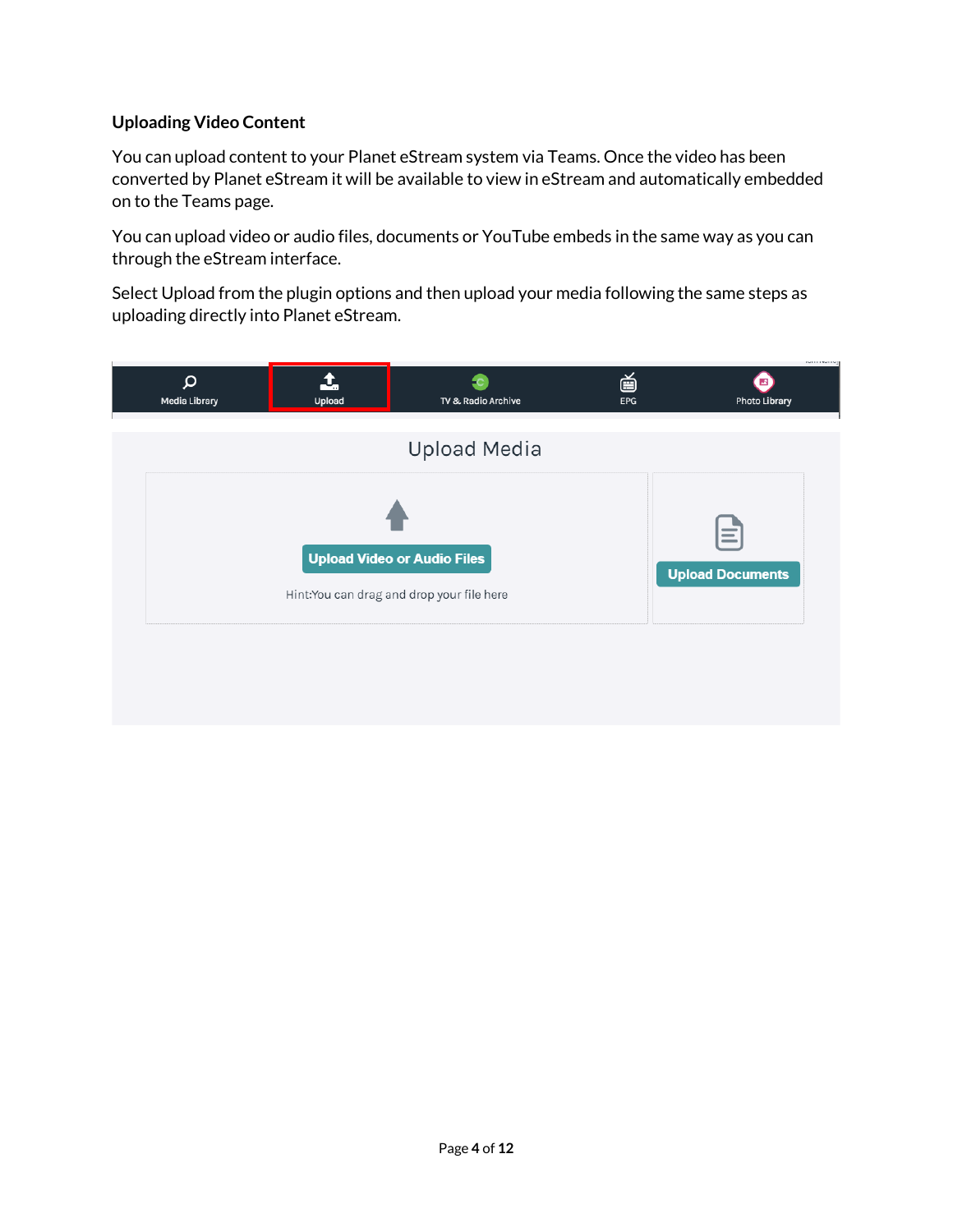## **TV & Radio Archive Content**

You can search Connect directly via Teams and import from the archive into Planet eStream.

To do this select TV and Radio Archive.

You can then search connect and add content. When you add this content via Teams it will automatically add it to your eStream site, and you'll see a placeholder while the content is being converted.

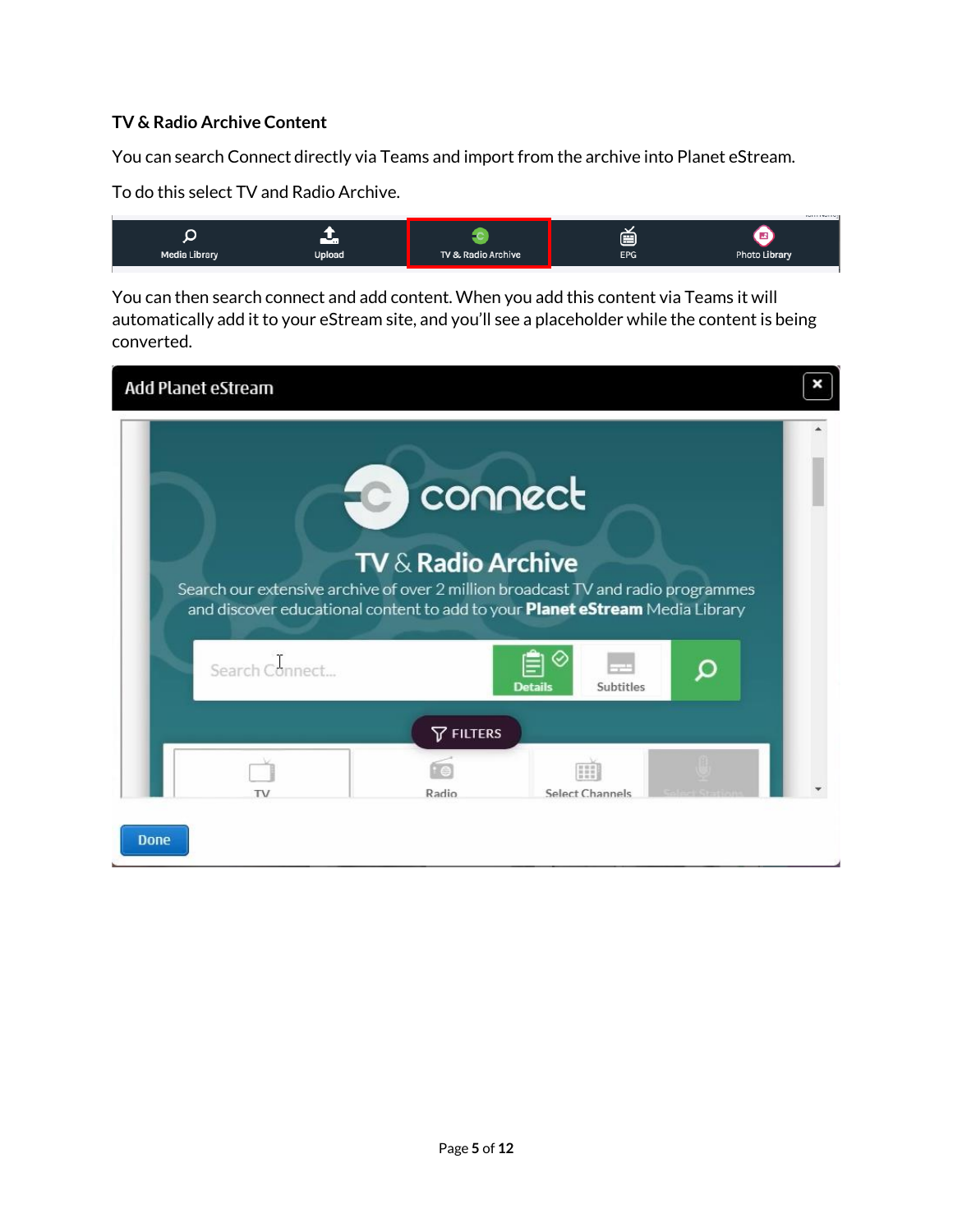## **Recording TV and Radio Using the EPG**

You can use the Planet eStream EPG via Teams in the same way that you would directly in Planet eStream by selecting EPG.



Select a programme to record it and once it has been added to Planet eStream it will automatically be embedded into the Teams course page. In the interim a placeholder will be shown.

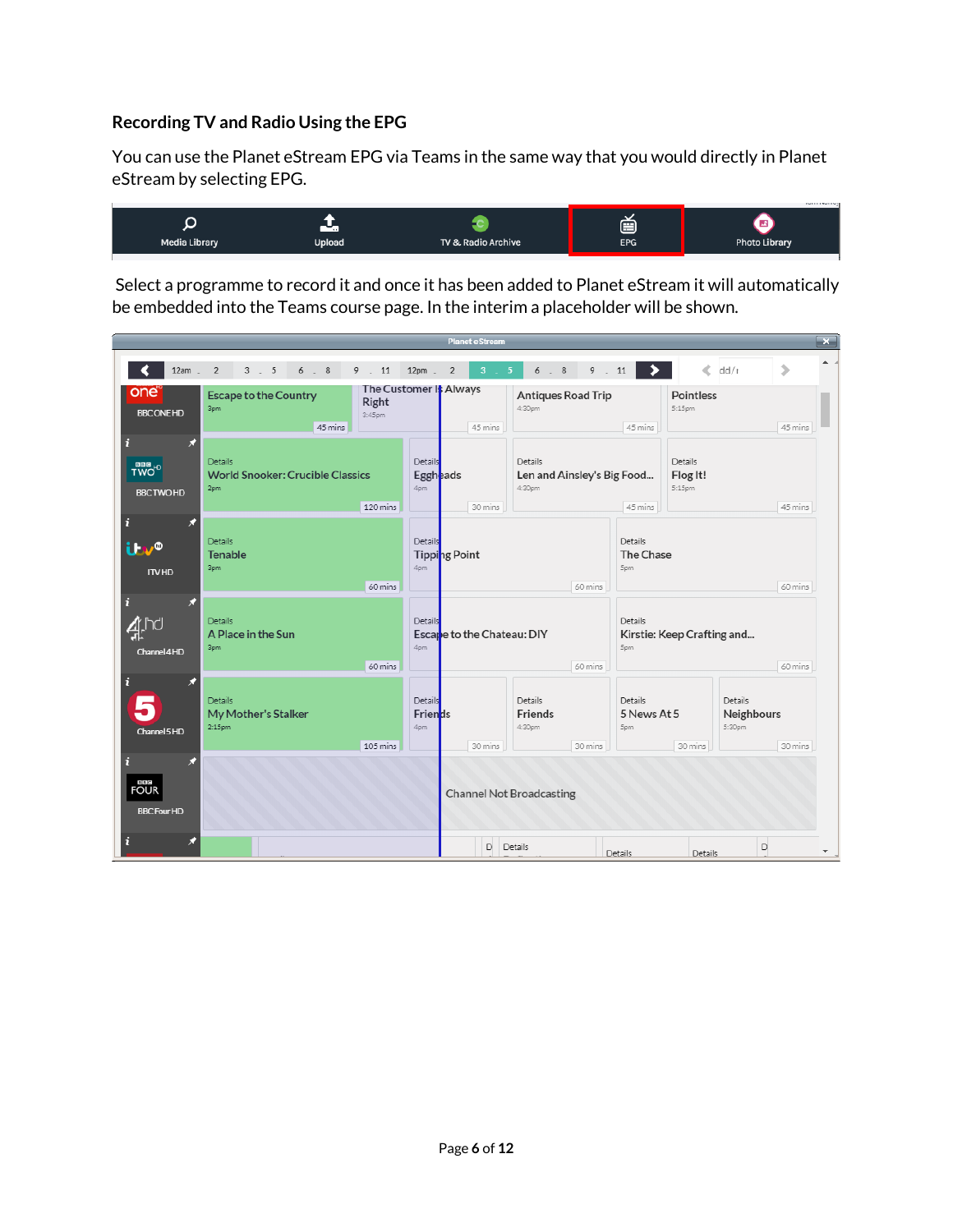# **Photo Library**

The final option you have is to access content from the Planet eStream Photo Library.

Select Photo Library to access this and you will be presented with any Collection that you've recently created. You can also search any Collection that you might have created and use the drop-down to switch between searching for individual items or collections.





The plugin will also show and Lightboxes that you have created or are a contributor to. Select Lightboxes to view these.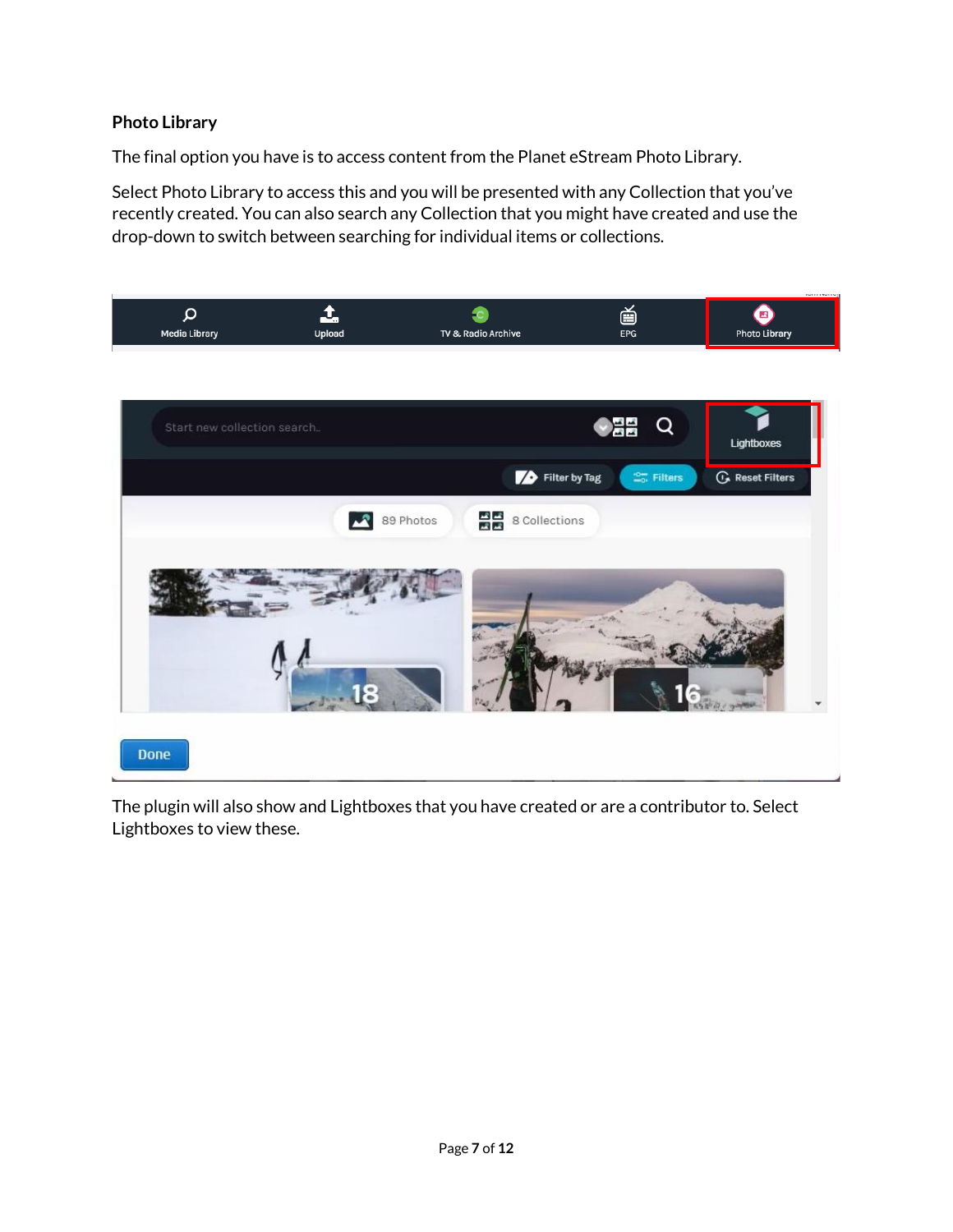#### **Option 2: Create a Virtual Class in Teams**

To create a Planet eStream Virtual Class in Microsoft Teams, first select the Planet eStream tab from the list of options at the top of the team.

| TD.             | <b>General</b> Posts Files Wiki Planet eStream v + |                                                                                                           | $E_{\nu}$ $\sim$<br>$\oplus\ \cdots$ |
|-----------------|----------------------------------------------------|-----------------------------------------------------------------------------------------------------------|--------------------------------------|
| $\overline{2}$  | ~~Start new search~~                               |                                                                                                           | b<br>$\frac{1}{20}$ Q                |
| $\overline{88}$ |                                                    | <b>A New Pelect Virtual Class ≑</b> ⊙ Media <u>●</u> Attendees  S Invites C Settings <sub>in</sub> Delete |                                      |
|                 | Share your Virtual Class                           |                                                                                                           |                                      |
|                 | Web Link                                           | Copy                                                                                                      |                                      |
|                 | <b>Embed Code</b>                                  | Copy                                                                                                      |                                      |
|                 |                                                    |                                                                                                           |                                      |
|                 |                                                    |                                                                                                           |                                      |
|                 |                                                    |                                                                                                           |                                      |

Viewers of Virtual Classes will see any classes that have been assigned as part of the Team. Educators will be able to create new Virtual Classes. To create a new Virtual Class select **New**.

Next, add a title, description, publishing policy and category for the Virtual Class. You can also add additional metadata by selecting **Enable Advanced Options.** Then select **Confirm.**

| Title                    |                          |   |
|--------------------------|--------------------------|---|
| Virtual Art Lesson       |                          |   |
| Description              |                          |   |
| Art Lesson for W/C 13/05 |                          |   |
|                          |                          |   |
|                          |                          |   |
|                          |                          |   |
| Location                 |                          |   |
| Local Content            |                          | ÷ |
| Private                  |                          |   |
|                          | <b>Select Categories</b> |   |
|                          |                          |   |
|                          |                          |   |
|                          |                          |   |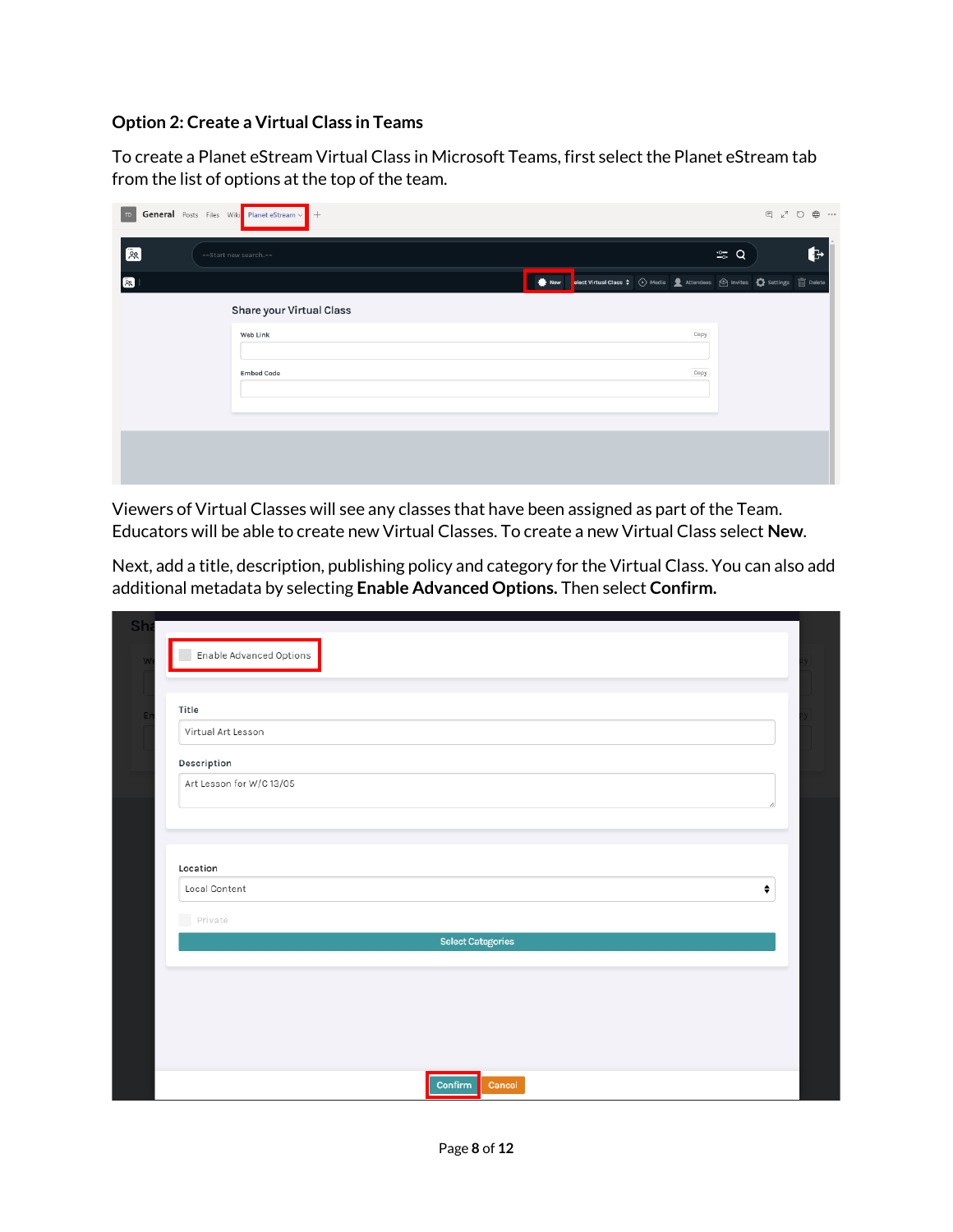Once you have created the Virtual Class, you can modify the settings.

The schedule option allows you to schedule start and end times for the Virtual Class. This can be used in a couple of ways. Firstly, it can be used to create lessons at specific times or to schedule work to be released on a certain date. You don't need to add both a start and end time. Click **Enable** to add scheduling information. If you want the dates to be open ended to allow learners to work in their own time, leave this blank.

Control media means that the presenter is in control of the media for all viewers. For example, if the presenter moves forward on a clip, this will be replicated for all viewers. Viewers will be unable to pause, load different clips or move around on time timeline.

Enabling comments allows viewers to type in questions or comments that can be answered or replied to by the presenter.

|                                                                                                             | <b>Virtual Class Settings</b> |
|-------------------------------------------------------------------------------------------------------------|-------------------------------|
| Name                                                                                                        |                               |
| Virtual Art Lesson                                                                                          |                               |
| Schedule                                                                                                    |                               |
| Enable                                                                                                      |                               |
| Start at                                                                                                    | End at                        |
| dd/mm/yyyy<br>۷.<br>7                                                                                       | dd/mm/yyyy<br>۷.<br>۷.        |
| Now                                                                                                         | 20 mins 30 mins 60 mins       |
| <b>Control Media</b><br>Enable this option to ensure the presenter controls the media on display.<br>Enable |                               |
|                                                                                                             |                               |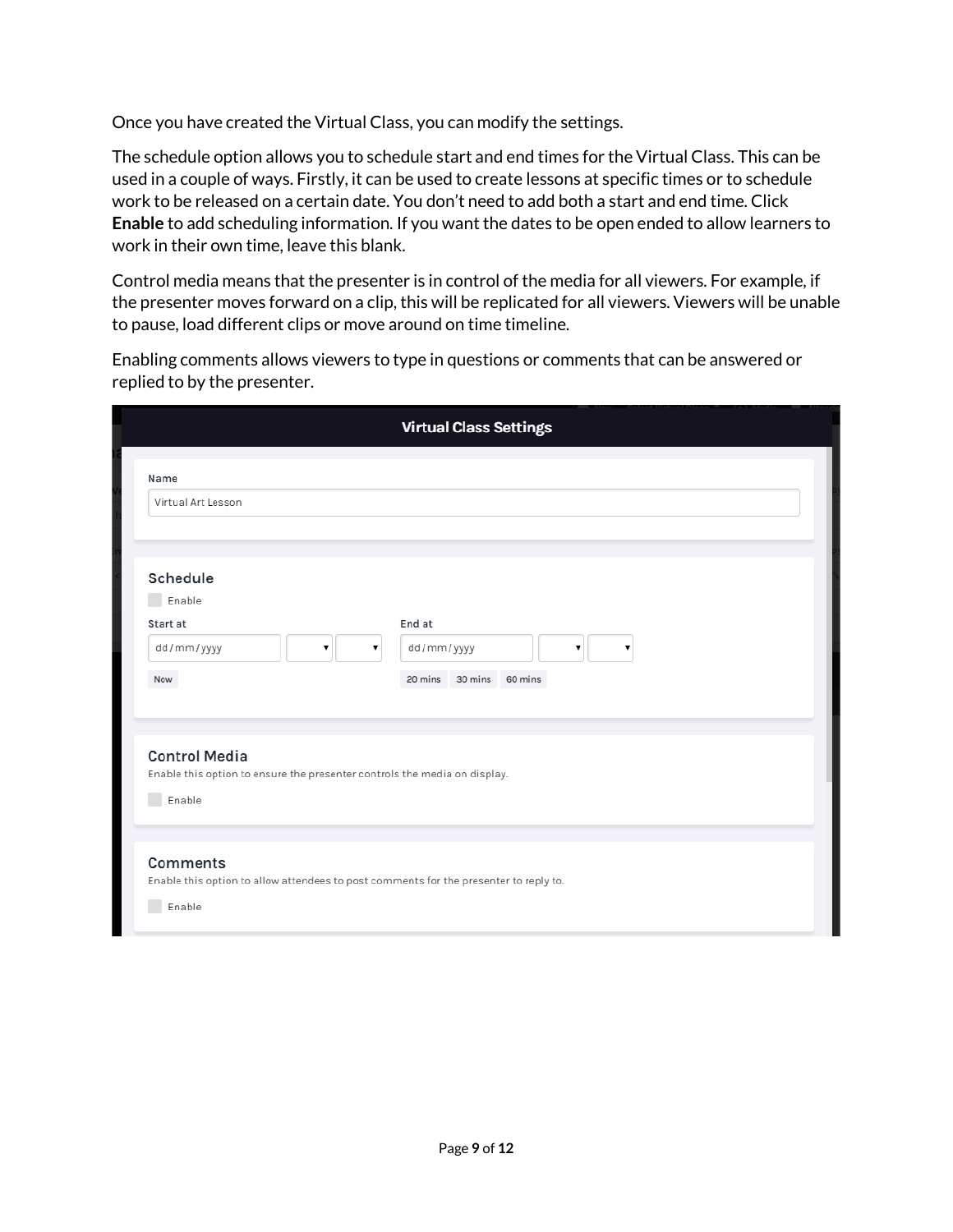Scroll down to see the final couple of options.

Associate with Current Team is selected by default but can be turned off if required. This means that the Virtual Class is associated with the Team that it is being created in and therefore grants permissions to all members of that Team to view the Virtual Class.

Live Streams can also be used in conjunction with the Virtual Class tool if you have the Live Streaming Module as part of your Planet eStream licensing.

Click **Confirm** to create your Virtual Class.

| Enable<br>$\mathbf{v}$ |                                                                                                                                        |  |   |
|------------------------|----------------------------------------------------------------------------------------------------------------------------------------|--|---|
|                        |                                                                                                                                        |  |   |
| Live Stream            |                                                                                                                                        |  |   |
| attendees.             | Select a Live Encoder to link with the Lesson. When a live stream is started from this encoder it will be automatically loaded for the |  |   |
|                        |                                                                                                                                        |  | ٠ |
|                        |                                                                                                                                        |  |   |
|                        |                                                                                                                                        |  |   |

Once the Virtual Class is created you can add some media. To do this select **Media.**

If you have specified a live stream this will already be available as an item in the Virtual Class.

|                                                                                                                                                                                                                                                                                                                                                                                                                                                                                                                                                                                                                                                                                                                                                                                                                                                                                                                                                     | <b>New</b>   | Select Virtual Class ♦ |             | ⊙ Media <u>D</u> Attendees <b>A</b> Invites C Settings in Delete |                      |  |
|-----------------------------------------------------------------------------------------------------------------------------------------------------------------------------------------------------------------------------------------------------------------------------------------------------------------------------------------------------------------------------------------------------------------------------------------------------------------------------------------------------------------------------------------------------------------------------------------------------------------------------------------------------------------------------------------------------------------------------------------------------------------------------------------------------------------------------------------------------------------------------------------------------------------------------------------------------|--------------|------------------------|-------------|------------------------------------------------------------------|----------------------|--|
| hare your Virtual Class                                                                                                                                                                                                                                                                                                                                                                                                                                                                                                                                                                                                                                                                                                                                                                                                                                                                                                                             |              |                        |             |                                                                  |                      |  |
| Web Link                                                                                                                                                                                                                                                                                                                                                                                                                                                                                                                                                                                                                                                                                                                                                                                                                                                                                                                                            |              |                        |             | Copy                                                             |                      |  |
| https://sales.planetestream.com/Embed.aspx?lm=6730~6sArEBz7UlCzmEqd1JlTQr1lVFHvs5X7ZxPWf0CrkVw                                                                                                                                                                                                                                                                                                                                                                                                                                                                                                                                                                                                                                                                                                                                                                                                                                                      |              |                        |             |                                                                  |                      |  |
| <b>Embed Code</b>                                                                                                                                                                                                                                                                                                                                                                                                                                                                                                                                                                                                                                                                                                                                                                                                                                                                                                                                   |              |                        |             | Copy                                                             |                      |  |
| <iframe allow="fullscreen" inline"="" src="https://sales.planetestream.com/Embed.aspx?lm=6730~6sArEBz7UlCzmEqd1JlTQr1lVFHvs5X7ZxPWf0CrkVw" style="v&lt;/td&gt;&lt;td&gt;&lt;/td&gt;&lt;td&gt;&lt;/td&gt;&lt;th&gt;&lt;/th&gt;&lt;th&gt;&lt;/th&gt;&lt;td&gt;&lt;/td&gt;&lt;td&gt;&lt;/td&gt;&lt;/tr&gt;&lt;tr&gt;&lt;td&gt;&lt;/td&gt;&lt;td&gt;&lt;/td&gt;&lt;td&gt;&lt;/td&gt;&lt;th&gt;&lt;/th&gt;&lt;th&gt;&lt;/th&gt;&lt;td&gt;&lt;/td&gt;&lt;td&gt;&lt;/td&gt;&lt;/tr&gt;&lt;tr&gt;&lt;td&gt;&lt;/td&gt;&lt;td&gt;&lt;/td&gt;&lt;td&gt;&lt;/td&gt;&lt;th&gt;&lt;/th&gt;&lt;th&gt;&lt;/th&gt;&lt;td&gt;&lt;/td&gt;&lt;td&gt;&lt;/td&gt;&lt;/tr&gt;&lt;tr&gt;&lt;th&gt;&lt;/th&gt;&lt;th&gt;&lt;math&gt;\overline{1}&lt;/math&gt;&lt;/th&gt;&lt;th&gt;&lt;b&gt;Tom Norrey&lt;/b&gt;&lt;/th&gt;&lt;th&gt;&lt;/th&gt;&lt;th&gt;&lt;/th&gt;&lt;th&gt;&lt;b&gt;Control Playback&lt;/b&gt;&lt;br&gt;&lt;math display=">\mathcal{A}<th></th></iframe> |              |                        |             |                                                                  |                      |  |
|                                                                                                                                                                                                                                                                                                                                                                                                                                                                                                                                                                                                                                                                                                                                                                                                                                                                                                                                                     | <b>Items</b> | <b>Comments</b>        | Viewers (1) |                                                                  | Presenter in Control |  |
|                                                                                                                                                                                                                                                                                                                                                                                                                                                                                                                                                                                                                                                                                                                                                                                                                                                                                                                                                     |              |                        |             | <b>Add Comment</b>                                               |                      |  |
|                                                                                                                                                                                                                                                                                                                                                                                                                                                                                                                                                                                                                                                                                                                                                                                                                                                                                                                                                     |              |                        |             | <b>Load More</b>                                                 |                      |  |
|                                                                                                                                                                                                                                                                                                                                                                                                                                                                                                                                                                                                                                                                                                                                                                                                                                                                                                                                                     |              |                        |             |                                                                  |                      |  |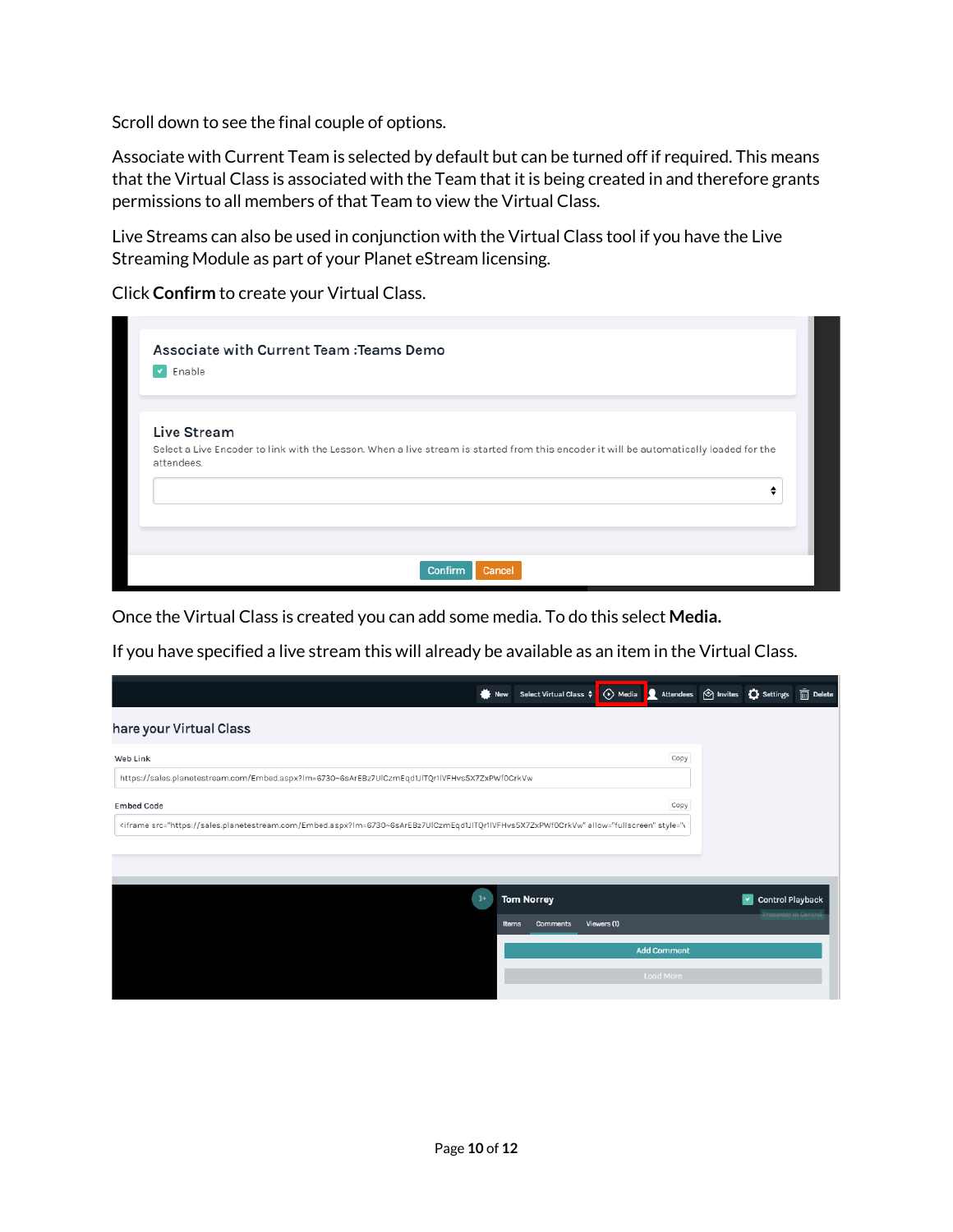You will be presented with a search bar where you can enter your search terms. Click on the magnifying glass icon to show results. Once the results are returned, click on the title of the clip to add it to the Virtual Class. You can select multiple.

|    |                       |                                         |                     | dees $\bigotimes$ Invi |
|----|-----------------------|-----------------------------------------|---------------------|------------------------|
|    | bitesize              |                                         | $\frac{1}{20}$<br>◠ |                        |
| Sh | 20<br>▼               | $\overline{3}$<br>$\bar{2}$             | 56 items in 3 pages |                        |
|    |                       | <b>GCSE Bitesize Revision: Science</b>  |                     |                        |
|    |                       | <b>GCSE Bitesize History</b>            |                     |                        |
|    | $m \sim 24$<br>0.4474 | <b>Bitesize Maths</b>                   |                     |                        |
|    |                       | <b>BBC Bitesize Daily for Secondary</b> |                     |                        |
|    |                       |                                         |                     |                        |

All items that have been added will be displayed on the **Items** tab. You can then load a source into the video player by clicking on the title of the clip.

When you are ready to start the Virtual Class, press **Start.** If you have added scheduling, viewers will be unable to start until the scheduled start time.

![](_page_10_Picture_4.jpeg)